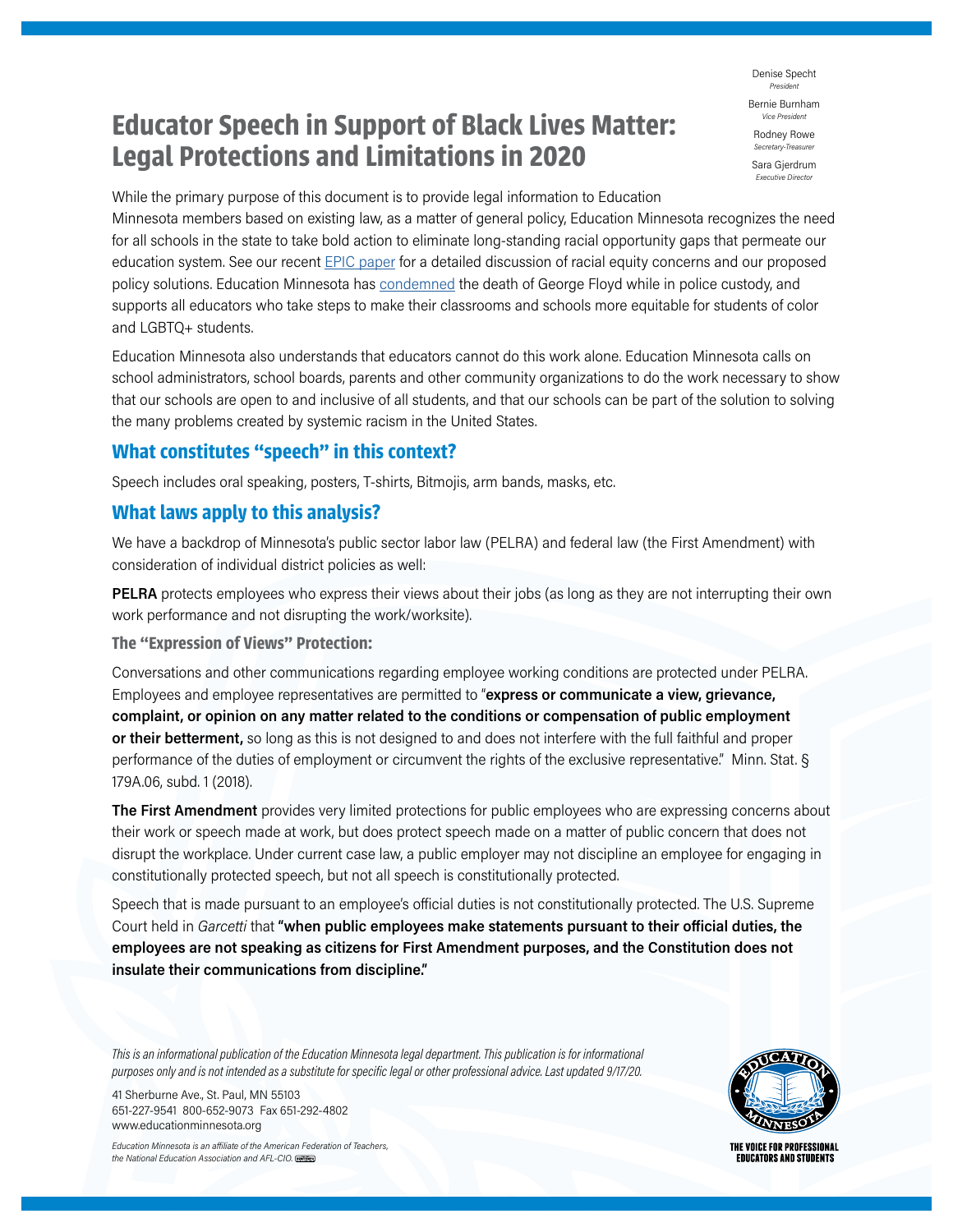If the speech was not pursuant to the employee's official duties, the courts will analyze whether the speech touches on a matter of **public concern** (which is protected under the Constitution) or private concern (which is not). Courts will weigh:

- Whether the speech was made primarily in the employee's role as citizen, or primarily in the role as employee.
- Whether the speech relates to a matter of political, social or other concern to the community.
- Whether the speech addresses only internal practices that are relevant only to the people involved. If so, the employee speaks as an employee and such speech is not protected. Accordingly, the airing of personal grievances by an upset employee does not raise a free speech issue.

If the speech is regarding a matter of public concern, the courts will balance the employee's right to free speech against the school district's interest in the effective functioning of its organization. A school district may only prohibit an employee from speaking about issues of public concern if the school district can show that the speech would create disruption--disharmony in the workplace, impeding the speaker's ability to perform his or her job duties, or significantly impairing the working relationship with other employees who work closely with the speaker. Courts have routinely held that educator speech in the classroom regarding personal religious or political beliefs is not protected by the First Amendment, but we are not aware of case law specifically addressing Black Lives Matter signs, buttons or posters.

**District policy:** Most districts have retained sole authority for setting the curriculum (which includes materials used and content discussed). It is lawful for a district to restrict the posting of political and other non-curricular items in classroom spaces. You are generally considered to speak for the district when you are in a classroom setting, and typically, the district will require that because students are a captive audience, teachers and other educators not try to persuade them to adopt their personal views.

## **Frequently Asked Questions:**

#### **1. What can I do to visibly support Black Lives Matter in my work area in the school setting?**

To the extent you can frame your message of support for Black students as being related to your working conditions (my classroom is a safe space for Black and Brown students; at this school/in this department, we are fighting for the rights of our BIPOC students to have educational justice and equality, etc.), this is more likely to be speech protected by PELRA, although this is untested. In addition, most district policies allow speech/displays that promote tolerance and acceptance of students and beliefs.

Staff are also able to engage in visible support in areas unregulated by the district, like putting stickers on cars that are parked in the school parking lot, putting frames around Facebook profile pictures, etc.

#### **2. Can the union visibly support Black Lives Matter in the school setting?**

The union also has rights under PELRA as the employee representative to engage in speech about working conditions provided it does not interfere with employees' duties (including instruction).

Moving from individual to collective action within your building or local can be a powerful way to mitigate risk while also bringing people together to address racism and support BIPOC students. The Mounds View Education Association recently ordered T-shirts with the image to the right and their local's logo to express solidarity with BLM and students and families of color.



#### **3. Can I wear a Black Lives Matter T-shirt, mask or button when I'm working as an educator?**

In most settings this is permissible provided it does not interfere with the educational environment. If this demonstration of support for students does lead to disruption or controversy by those opposed to this message of support, this is an issue that should be addressed system-wide.